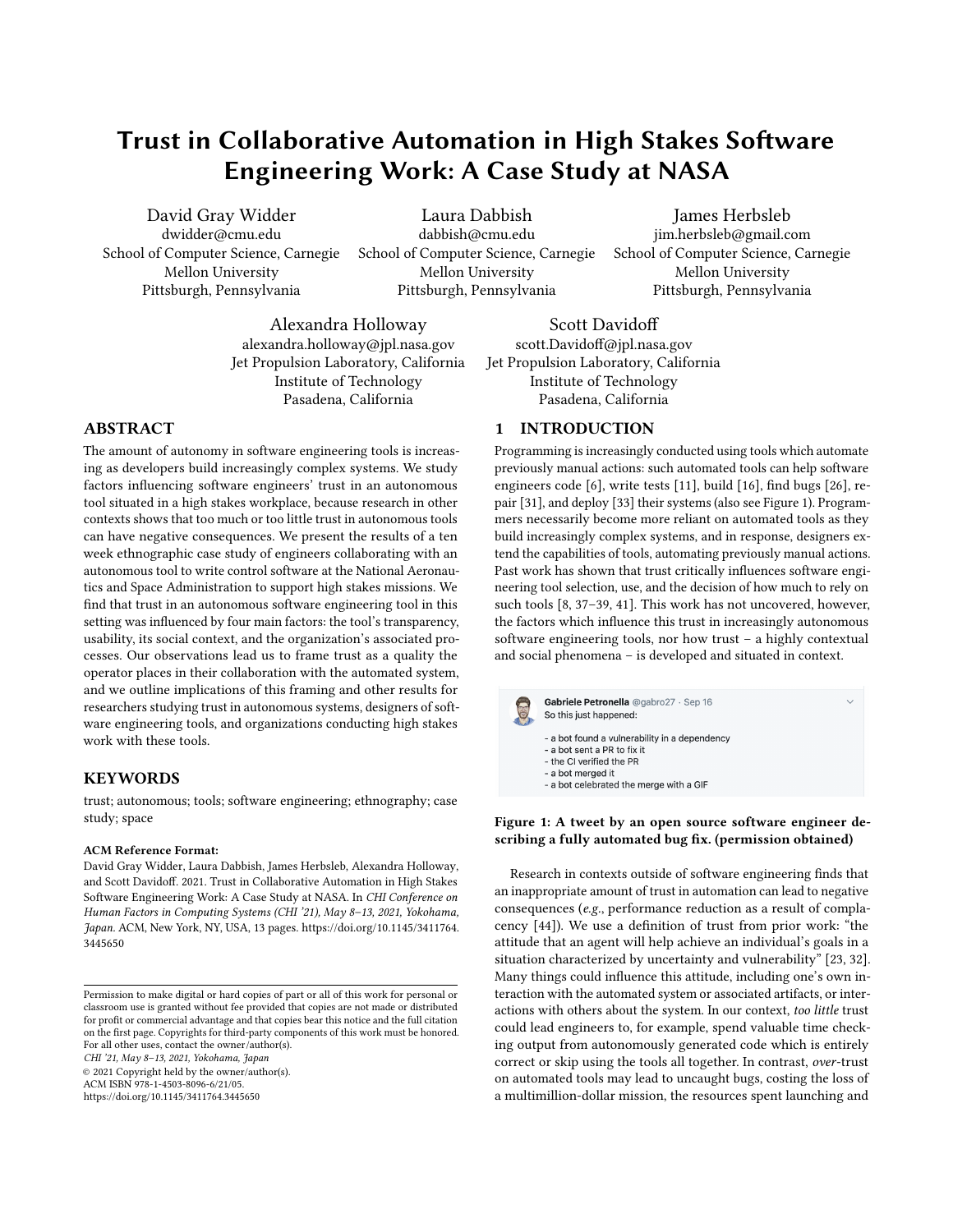developing it, and the personal reputations of those who created it. To design tools which invoke neither under-reliance nor overreliance in their users, it is important to understand the factors which influence this trust.

While much research has studied factors influencing trust in automated systems, we uncover three important gaps in the literature. Firstly, much of this work has been conducted in a laboratory, despite increasing evidence that trust is influenced by contextual organizational and social factors which are best studied in situ [\[23\]](#page-11-5). Secondly, much of the work on understating factors which influence trust on autonomous systems has been conducted on systems which users cannot modify or inspect, used to achieve a narrowly scoped goal, rather than autonomous tools with which they iteratively collaborate with to solve a creative problem. Finally, this work has not addressed influences of tool trust in the domain of software engineering, where trust should be influenced by the nature of the tools themselves and the ways they are uniquely integrated into key aspects of the software development workflow.

Our paper works to answer the question: "How does software engineers' trust in an automated tool develop in a high stakes context?" with a ten-week multi-method ethnographic study of software engineers building an experimental technology demonstration at The  $\rm Center^1$  $\rm Center^1$ , a site of the National Aeronautics and Space Administration in the United States of America. We find that software engineers' trust in autonomous tools is influenced by four primary influences: Transparency, Usability, Social Context, and Process factors. Our study makes three primary contributions:

- an understanding of how 16 factors, including contextually dependent social and organizational factors, influence our users' trust in an autonomous tool which they collaborate with continuously to solve a creative problem;
- trust framed as a quality the operator places in their collaboration with the automated system, rather than a framing of trust placed in the system in isolation; and
- a study of the deployment of autonomous tools in software engineering, a context which has not been investigated with respect to factors influencing tool trust.

We discuss implications for the following key stakeholders:

- for Human-Computer Interaction (HCI) researchers, we discuss implications of our framing of trust on future research on trust in similar collaborative autonomous systems, and how our results align with and fill gaps in the prevailing model of trust in autonomous systems;
- for software engineering tool designers, our results can help design tools which are and will be perceived as trustworthy;
- for software engineering organizations, our results can help foster socio-organizational conditions in which trust exchange (i.e., social interactions where people exchange personal trust judgements) can easily occur.

## 2 RELATED WORK

#### 2.1 Trust in Algorithms and Automation

As algorithms have proliferated into more aspects of life, there has been an increasing volume of research on how they are used, factors that influence trust, and system design that increases trust. Much work on trust in automation been conducted in laboratory or contrived settings, thus unable to situate organizational and social factors in context. In 2015, Hoff and Bashir reviewed 127 studies to update Lee and See's 2004 study of trust in autonomous systems [\[23,](#page-11-5) [32\]](#page-12-7), and to build a model of factors influencing trust in autonomous systems. Their model identifies three layers of trust: dispositional trust (e.g., culture, age, personality), situational trust (e.g., riskiness of task, complexity of the system, subject matter expertise), and learned trust (e.g., system performance, preexisting knowledge of system). As the authors themselves note, however, much of the empirical work focuses on a narrow set of systems (e.g., combat systems), and call for a more complete examination of diverse types of automation in real-world environments. Additionally, Scaefer et al. performed a meta-analysis of quantitative factors influencing trust in automated systems, and found the need for further study on the role of the human operator and of organizational dynamics such as team training in trust development.

In the field of HCI, there's been interest in user perceptions of automated systems, however, a majority of this work removes or does not consider contextual influences on trust. For example, Rader et al. conducted an experiment to investigate the impact that different ways of explaining Facebook's news feed aggregation algorithm to participants had on their judgements of its trustworthiness [\[45\]](#page-12-8). They found that explanations helped users understand how it works and how much they could control it, but that explanations did not help users evaluate the algorithm's correctness, consistency, or sensibility. Kizilcec studied the effect of different levels of transparency on students' trust in an algorithmic grading system for an assignment in an online course, finding that transparency increased trust up until a point, after which adding more transparency eroded trust [\[27\]](#page-11-6). An experimental study by Binns et al. evaluated users' perceptions of justice in algorithmic decision making in different scenarios, and found that the facts of the case mattered more to participants than the explanations they were given [\[3\]](#page-11-7). Parasuraman and Miller conducted an experimental study on the effect of an autonomous system's etiquette on pilots and non-pilot's trust in a flight simulator task, finding that good etiquette improved trust [\[43\]](#page-12-9). Experimental studies like these can precisely quantify the relationship between participant trust and specific manipulated factors, but certain important factors which may affect trust depend on a complex relationship between users and their environment and their life use cases [\[23\]](#page-11-5).

A set of recent work in HCI and ML on fairness and accountability of machine learning provides evidence for the strong need and increasing demand for information on algorithmic and autonomous systems in use to better support developers, organizations, and policy makers. Veale et al. asked public sector machine learning practitioners about their attitudes on fairness and accountability of machine learning in high stakes settings (i.e., justice, taxation, child protection) and found that current research on the fairness and transparency of these algorithms was removed from the practical organizational and realities of where they would be applied [\[55\]](#page-12-10). Holstein et al. conducted interviews and surveys to understand practitioners' needs and challenges in developing fair machine learning systems, identifying the need for better understanding of how systems are used in context [\[24\]](#page-11-8). This work highlights the need for

<span id="page-1-0"></span><sup>1</sup>Pseudonym given and some details changed to preserve anonymity.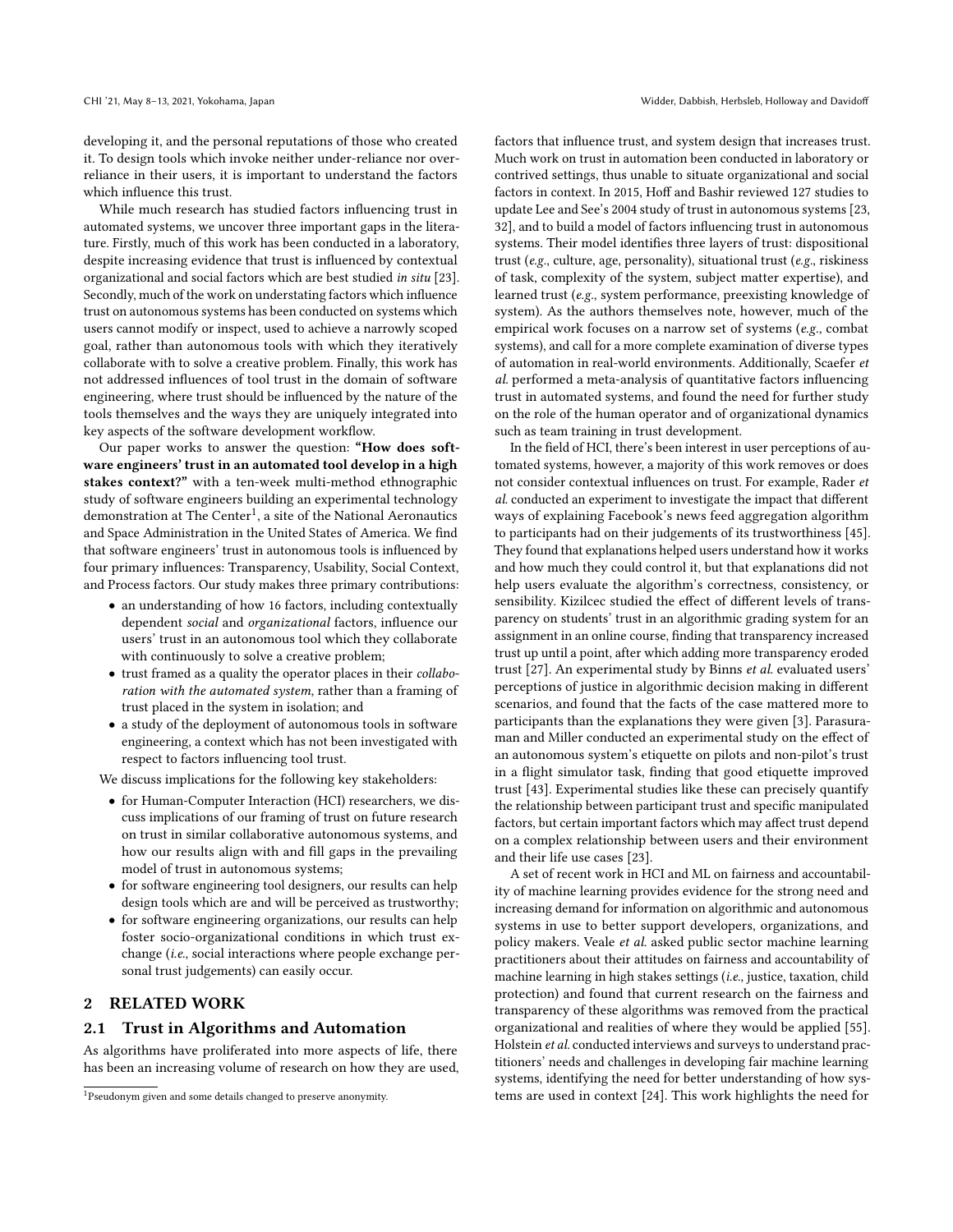Trust in Collaborative Automation in High Stakes Software Engineering Work CHI '21, May 8–13, 2021, Yokohama, Japan

more ecologically valid studies of trust in autonomous systems, and ethnographic work in complex organizations to uncover factors which may not reveal themselves in contrived situations.

In addition, much of the previous work on attitudes towards algorithmic systems has focused on user affect towards algorithms which they cannot modify or have extended interaction with, rather than algorithmic tools designed to collaborate with users to generate a solution to a goal. Eslami et al. evaluated the effect of different explanations of an online advertising targeting algorithm on 32 participants recruited using Craigslist (classified advertisements website), and found that they preferred explanations which were interpretable, non-creepy, and linked specifically to their identity, but were then disillusioned with imperfections [\[18\]](#page-11-9). Six of their participants discussed trust, but the authors did not systematically analyze factors which influence trust. Again, the laboratory setting of this study allowed the authors to administer carefully designed tasks, but also poses a threat to ecological validity. Work by a similar set of authors investigated the perceptions that online users have of Yelp's review filtering algorithm, and found that (dis)agreement with this algorithm is determined largely by whether users stand to gain from the algorithm's filtering decisions, and that some users exploit transparency to defeat the filtering algorithm. [\[19\]](#page-11-10). We believe more research is needed to evaluate factors which affect trust in these complex, generative, and collaborative autonomous systems.

Finally, there are surveys of factors influencing trust to inform the design of physical robots. For example, Desai et al. surveyed literature to inform trusted robot design, and conducted a web questionnaire to evaluate trust in a robotically parked car in different hypothetical scenarios [\[14\]](#page-11-11). Hancock et al. performed a quantitative meta-analysis of studies measuring trust in human-robot interaction under different experimentally-manipulated conditions, and found that a robot's task performance was the key influence of trust [\[21\]](#page-11-12). In contrast to this work, we study a non-embodied system in its real life context.

## 2.2 Trust in Software Engineering Tools

To our knowledge, there is little work examining factors which lead software engineers to trust tools. There has been work, however, which underscores the importance of trust in determining other software engineering outcomes. Murphy et al. found that developers are more likely to use refactoring tools when they trust them, but did not examine factors which may lead to this trust [\[39\]](#page-12-4). Niedober et al. examined factors which affect pilots' and engineers' trust in an autonomous ground collision avoidance system throughout its development [\[41\]](#page-12-5), but did not study engineers' trust the tools used to develop the system. Christakis et al. found that software engineers find program analysis tools difficult to use when, for example, they have inappropriate default settings, or are not used by the engineer's whole team [\[8\]](#page-11-4). The study did not measure trust specifically, but did suggest that cryptic error messages and false positive errors lead to decreased trust in the tool. Devanbu et al. found that software engineers tend to form beliefs from personal experience rather than from empirical evidence [\[15\]](#page-11-13), and that these beliefs can originate from trusted peers. There is also quantitative evidence that projects with members which have previously abandoned a continuous integration tool on a past software project are more

likely to do so on a new project, and lack of trust in the continuous integration tool may explain this effect [\[62\]](#page-12-11). Finally, a two-page position paper suggested possible factors which might lead to increased trust in software engineering recommender systems [\[37\]](#page-12-3), based on studies of the adoption and use software engineering recommender systems, [\[38,](#page-12-12) [56\]](#page-12-13), but the goal of the underlying studies was to investigate processes affecting their adoption and use rather than factors which lead engineers to trust them.

# 3 SETTING

#### 3.1 The Center as an Extreme Case

Our study is set at The Center, a site of the National Aeronautics and Space Administration in the United States of America, which builds and operates planetary robotic spacecraft. The Center's history includes successful, multimillion-dollar Earth orbit and deep space planetary exploration missions, positioning it as a High Reliability Organization (HRO): a large organization executing work with a high possibility of, but little occurrence of, dramatic failure [\[47,](#page-12-14) [48\]](#page-12-15). The authors observe three primary qualities of HROs which The Center exhibits [\[9\]](#page-11-14). Firstly, a deference to expertise and past experience [\[60\]](#page-12-16): we observe that the experiences of "old timers" and their "war stories" (terms used by participants) include views about the right way of doing things, heavily influenced by what has worked in the past, are respected. This deference is also ingrained in less formal ways: hallways and gardens are adorned with chronologies and technical drawings of past missions and commissioned art inspired by them, and walls are hung with spare spacecraft parts within arms reach. Secondly, an inability to rely on trial and error as an organizational learning strategy [\[60\]](#page-12-16): space missions are necessarily "one shot", and we observe that consequently, The Center exhibits a conservative ethos to minimize risk, adopting new ideas only after careful study. Finally, a preoccupation with errors when they do occur [\[7\]](#page-11-15): for example, we attended an exhaustive root cause analysis presentation for the failure of a planetary rover which had vastly exceeded its designed life. This failure was not viewed as shameful, but this presentation was attended by units across The Center in order to prevent future similar failures. Yin et al. explain extreme cases as case studies which deviate from theoretical norms or usual occurrences, but whose extremes may reveal insight about normal cases [\[65\]](#page-12-17). We position The Center as an extreme case: we expect the extremely high stakes nature of the work, and the associated high reliability organizational culture to make factors affecting trust, and linkages between these factors and the culture, unusually salient and available for study.

## 3.2 Chief and its Autocoder

This study focuses on factors which affect engineers' trust in  $\mathit{Chief}^2,$  $\mathit{Chief}^2,$  $\mathit{Chief}^2,$ a control software framework designed to help build software for space missions. Central to Chief is the "Autocoder", a deterministic (i.e., rule-based [\[22\]](#page-11-16)) autonomous system which generates low level C++ code from a more abstract XML input file created by a software engineer. The generation rules were created and vetted and experienced control software engineers to ensure they do not themselves introduce errors.

<span id="page-2-0"></span><sup>&</sup>lt;sup>2</sup>Pseudonym given and some details changed to preserve anonymity.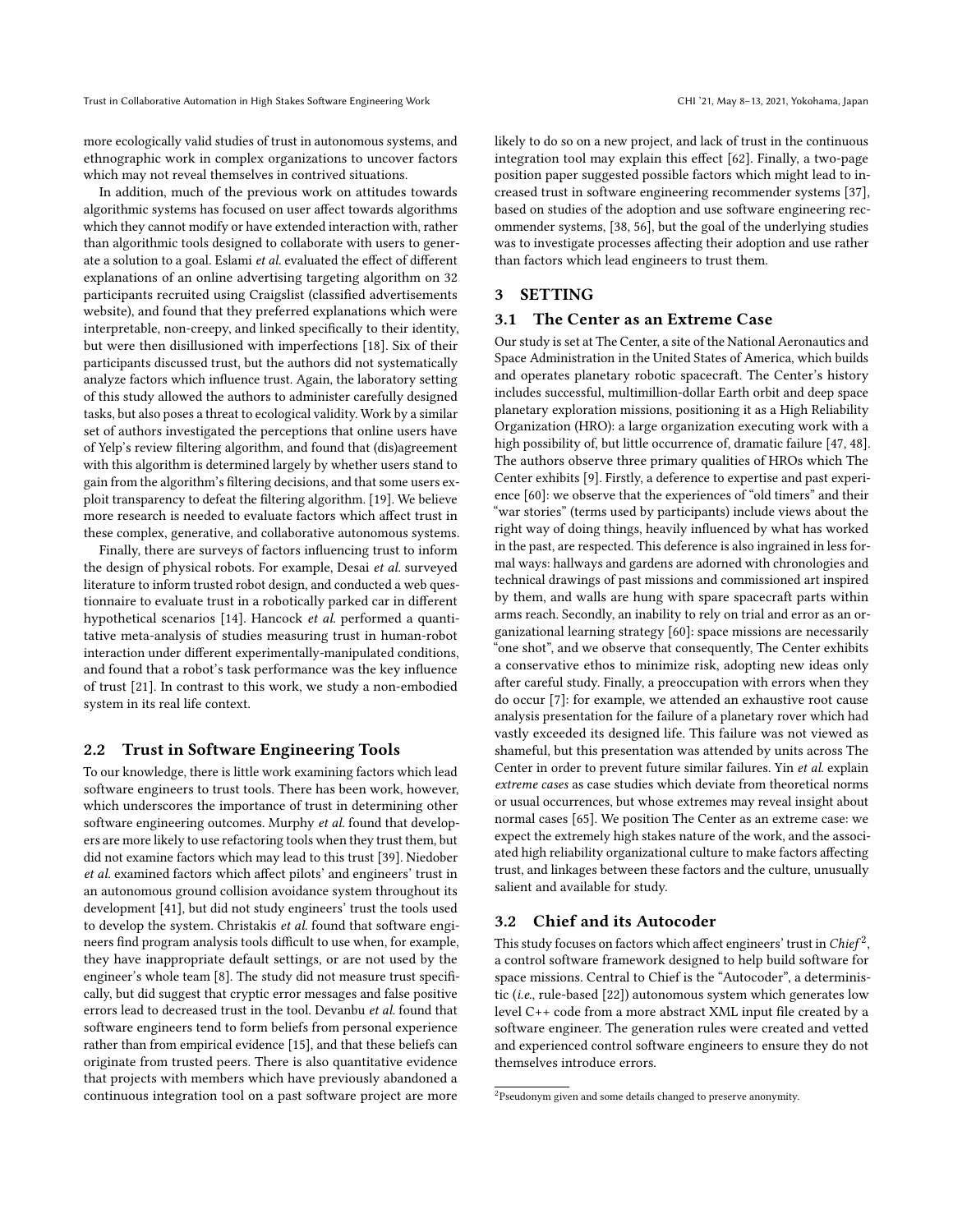Engineers interact with Chief iteratively (see Figure [2\)](#page-3-0): they refine their XML input to iteratively create the Autocoder's output as they implement new components, act on new ideas, or find and fix bugs. The engineers can create the XML for this autonomous system in one of four ways, each with downsides. Most use a diagramming software package called Magic $\mathrm{Draw}^3$  $\mathrm{Draw}^3$  to graphically architect Chief systems (Old Way), a tool perceived as sluggish, complex, and error prone. However, after hearing many problems from users about MagicDraw, the Chief's creators built Chief Plus, a modeling language that is in early prototype stages with one test user (New Way), but which had not yet seen widespread adoption, leading some to approach it with caution. Others built occasionally error prone tools to generate XML (Ad Hoc Way), or wrote input XML by hand (Tedious Way) a cumbersome process which some participants report will inevitably lead to errors. Chief is made up of different parts, including a central framework which connects different components, a standard library of core components, and other components contributed by teams external to Chief's maintainers (implications of this discussed in [5.4.3\)](#page-9-0). Chief is "Mission Proven" (see [5.4.2\)](#page-9-1), having been used on at least one previous mission, a status which carries weight. To the pride but also stress of its creators, Chief has been chosen as the control system software package on an upcoming space mission.

<span id="page-3-0"></span>

Figure 2: Steps to use Chief's Autocoder

## 4 METHODS

To maximize ecological validity to be able to uncover organizational factors, we conduct multi-method ethnography, "a qualitative empirical approach suited to understanding people and cultures, and their associated social and work practices" [\[52\]](#page-12-18). White et al. [\[61\]](#page-12-19) cites Willis *et al.* [\[63\]](#page-12-20) to discuss the relationship between ethnography and case study research: "used within an interpretivist framework, 'researchers do not seek to find universals in their case studies. They seek, instead, a full, rich understanding (verstehen) of the context they are studying."' Accordingly, we adopt this interpretivist paradigm (i.e., [\[34\]](#page-12-21)), believing that our results and the way we interpret them is inextricably linked to the setting in which they were derived, and consequently, that care and further study should be undertaken before attempting to generalize our results to other settings.

Our multiple methods allow us to investigate Trust in Chief in diverse contexts: those with long periods of experience using Chief (Semi-Structured Interviews, Sec [4.2\)](#page-3-2), those new to Chief (Workshop Group Interviews, Sec [4.4\)](#page-4-0), experienced users using a new Chief component for the first time (Think Aloud User Studies, Sec [4.3\)](#page-4-1), and work practices of experienced Chief developers in situ (Participant Observation, Sec [4.5\)](#page-4-2).

## 4.1 Recruitment

The team which created Chief was a partner in this research and enabled recruitment, providing access and introductions to personnel, documentation, and invitations to meetings about Chief. The team's supervisor provided the first author with a list of people in The Center who currently use Chief or had in the past. We then used snowball sampling to recruit further participants recommended by this first set, thereby building out a network of people who had used, learning to use, develop, manage or advise on the development of, or were otherwise associated with Chief. Participants at The Center (see Figure [1\)](#page-3-3) had a software engineering background and were on a few different teams working on various missions. The first author also built relationships with long time employees of the The Center, who described its culture and practices, some of whom had no association with Chief.

<span id="page-3-3"></span>

|                |           |                     | Years of experience |                |             |
|----------------|-----------|---------------------|---------------------|----------------|-------------|
| P#             | Interview | User Study on Chief |                     | in the Center  | programming |
| 1              |           |                     | 3                   | 9              | 12          |
| $\overline{2}$ |           |                     | $\overline{2}$      | 29             | 34          |
| 3              |           |                     | 3                   | 3              | 15          |
| $\overline{4}$ |           |                     | 3                   | 3              | 10          |
| 5              |           |                     | 3                   | 3              | 15          |
| 6              |           |                     | $\overline{2}$      | $\overline{2}$ | 6           |
| 7              |           |                     | 3                   | 6              | 13          |
| 8              |           |                     | 5                   | 20             | 40          |
| 9              |           |                     | 7                   | 48             | 53          |
| 10             |           |                     | 3                   | 9              | 18          |
| 11             |           |                     | 5                   | 6              | 37          |
| 12             |           |                     | 5                   | 33             | 41          |
| 13             |           |                     | 1                   | 32             | 35          |
| 14             |           |                     | $\overline{c}$      | $\overline{c}$ | 35          |
| 15             |           |                     | 7                   | 28             | 32          |
| 16             |           |                     | $\overline{2}$      | 3              | 3           |
| 17             |           |                     | $\overline{2}$      | 5              | 6           |
|                |           | Average:            | 3.4                 | 14.2           | 23.8        |
|                |           |                     |                     |                |             |

Table 1: Participant Information

#### <span id="page-3-2"></span>4.2 Semi-Structured Interviews

The first author conducted semi-structured interviews on two occasions to probe deeply into factors which mediate engineer's trust in Chief in a one-on-one setting where participants feel comfortable to voice their unfiltered feelings [\[29\]](#page-11-17). The first were interviews with as many past or current users of Chief at The Center as possible. Topics included how engineers had learned Chief, how if at all they taught Chief to others, and what barriers they had faced in using Chief. The second set of interviews were conducted after the conclusion of a user study (described in [4.3\)](#page-4-1), after participants had just used Chief Plus for the first time. Seventeen participants were individually interviewed, and these participants had an average of 3.4 years of experience using Chief, 14.2 years working at The

<span id="page-3-1"></span><sup>3</sup>https://www.nomagic.com/products/magicdraw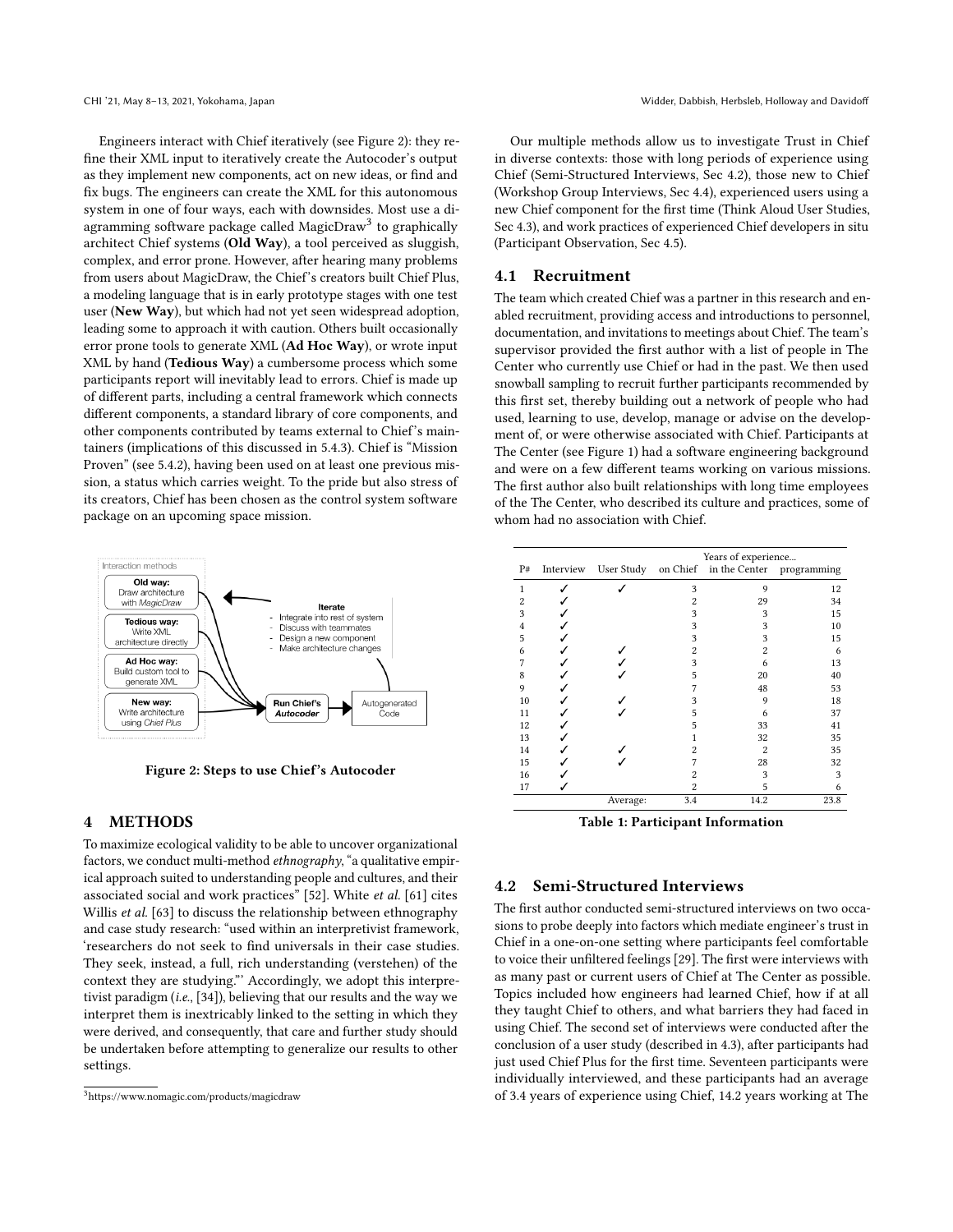Trust in Collaborative Automation in High Stakes Software Engineering Work CHI '21, May 8–13, 2021, Yokohama, Japan

Center, and 23.8 years of programming experience (see Figure [1\)](#page-3-3). In both cases the interviews were audio recorded with consent, and interviewees were asked to reflect on aspects of their experience which affected their trust in the parts of Chief they had used, often by analogy or comparison to other software systems they had also used.

## <span id="page-4-1"></span>4.3 Think Aloud User Studies

To study how participants formed initial (dis)trust judgements in new tools, we designed and conducted think aloud user studies (i.e., [\[40\]](#page-12-22)) in which participants were presented with Chief Plus (New Way), a new prototype way of interacting with Chief's Autocoder. We constructed three tasks in the Chief reference application: an example system built for instructional purposes and as a starting point for real world implementations. Each task required users to replicate existing functionality in the new Chief Plus language, with each one having less scaffolding than the last. Seven participants were chosen because of their strong affiliation with with Chief Plus's pilot users, and thus likely to adopt it in the future (see Figure [1\)](#page-3-3). Participants were asked to think aloud as they completed these tasks, and with consent, their screens and verbalized thoughts were recorded. One participant declined consent to record so we only took detailed notes. Each participant took about an hour to complete these tasks; Participant 8 did not complete the third task. Users were subsequently interviewed about this first experience using Chief Plus (see above).

#### <span id="page-4-0"></span>4.4 Chief Workshop & Group Interviews

In the beginning of the data collection period, the first author participated in a three-day Chief workshop instructed by Chief's designers to 16 largely student participants. This allowed him to learn how Chief worked to frame future inquiry, and to observe the designerinstructors' values surface through what they emphasised in the training. The workshop also provided opportunities to interact with four student groups working to complete a robot arm project with Chief. The first author performed group interviews with each group at the workshop's conclusion, labeled WSA, WSB, WSC, and WSD. Observations from the students provided a contrast to those from the more experienced engineers employed at The Center.

A majority of the participants attended this workshop because they intended to use Chief in satellite research at their home universities, except four who would use Chief as incoming interns to The Center (group WSD). There were 16 total participants with between three and five per project (and interview) group. Thirteen were undergraduate students, one was a Masters student, one was a PhD student, and one was a staff researcher. Compared to engineers' average of 3.4 years of Chief experience (see Figure [1\)](#page-3-3), workshop participants had an average of four months of experience with Chief, including four participants who had no pre-workshop experience, and ten who had less than six months of experience. Participants had considerably more programming experience: at least one and a half years, a median of five years, and a maximum of 15 years.

At the conclusion of the three day workshop, the first author conducted group interviews with each of the four groups about their experience using Chief [\[2,](#page-11-18) [35\]](#page-12-23). Participants were encouraged to react

to and build off of the thoughts of others, with the researcher offering minimal prompting to guide conversation. Interviews lasted between 13 and 30 minutes. Interviews were conducted out of earshot from workshop's instructors so that participants could speak freely about their opinion of Chief and their own misunderstandings or errors.

#### <span id="page-4-2"></span>4.5 Participant Observation

Over ten weeks, the first author immersed himself in the development processes of Chief. He met with many others to chat about their work and experience at The Center and watch them perform their work as a participant observer [\[53\]](#page-12-24). For example, the first author observed team meetings to vet new Chief components, discussions about the impending start of project system testing, and concerns over potential threats to launch target. These observations included people managing or advising on the development of Chief, potential users of Chief, people familiar with similar software, but also people unconnected to Chief to gather additional context about the unique nature of The Center as a setting. The first author took field notes and collected any written materials relevant to these interactions, but did not record them in order to avoid making participants feel uncomfortable. At one point, the author even identified and proposed fixes for bugs in the Chief Plus system in collaboration with its lead engineer. These interactions, undertaken throughout the ten weeks, provided context, increased understanding, and therefore confidence in the first author's interpretation of the data collected.

#### 4.6 Data Analysis

Throughout the ten-week data collection period, the authors gathered to discuss data and to memo intermediate emerging themes. At the end of this period, the first author printed out and reread all field notes, collected materials, and transcriptions of interviews and user studies (101 pages total). To ensure he correctly recollected important contextual details such as tone of voice, pace of dialogue, and onscreen actions taken during the user study, he also reviewed the interview and screen recordings (12.5 hours total).

The first author performed three rounds of iterative [\[58\]](#page-12-25), thematic analysis on this data [\[5\]](#page-11-19). In the first round, an initial set of themes was identified from the individual interview data through a process of memoing and any reference to affect towards any program were identified. We wrote up these emerging themes, and presented and discussed them with participants to check resonance, and to the other authors to check comprehensibility. In the second round, references or allusions to things affecting trust including those to non-autonomous programs which participants brought up for the sake of comparison, were tagged with factors influencing trust. Given our definition of trust ("the attitude that an agent will help achieve an individual's goals in a situation characterized by uncertainty and vulnerability" [\[23,](#page-11-5) [32\]](#page-12-7)), we were attuned to many different ways of expressing this attitude including direct statements referencing system helpfulness or utility or trust itself, reflections on causes of failure to complete a task, or tone of voice or comments directed at the system while attempting to complete a task. In the final round, these references to trust were systematized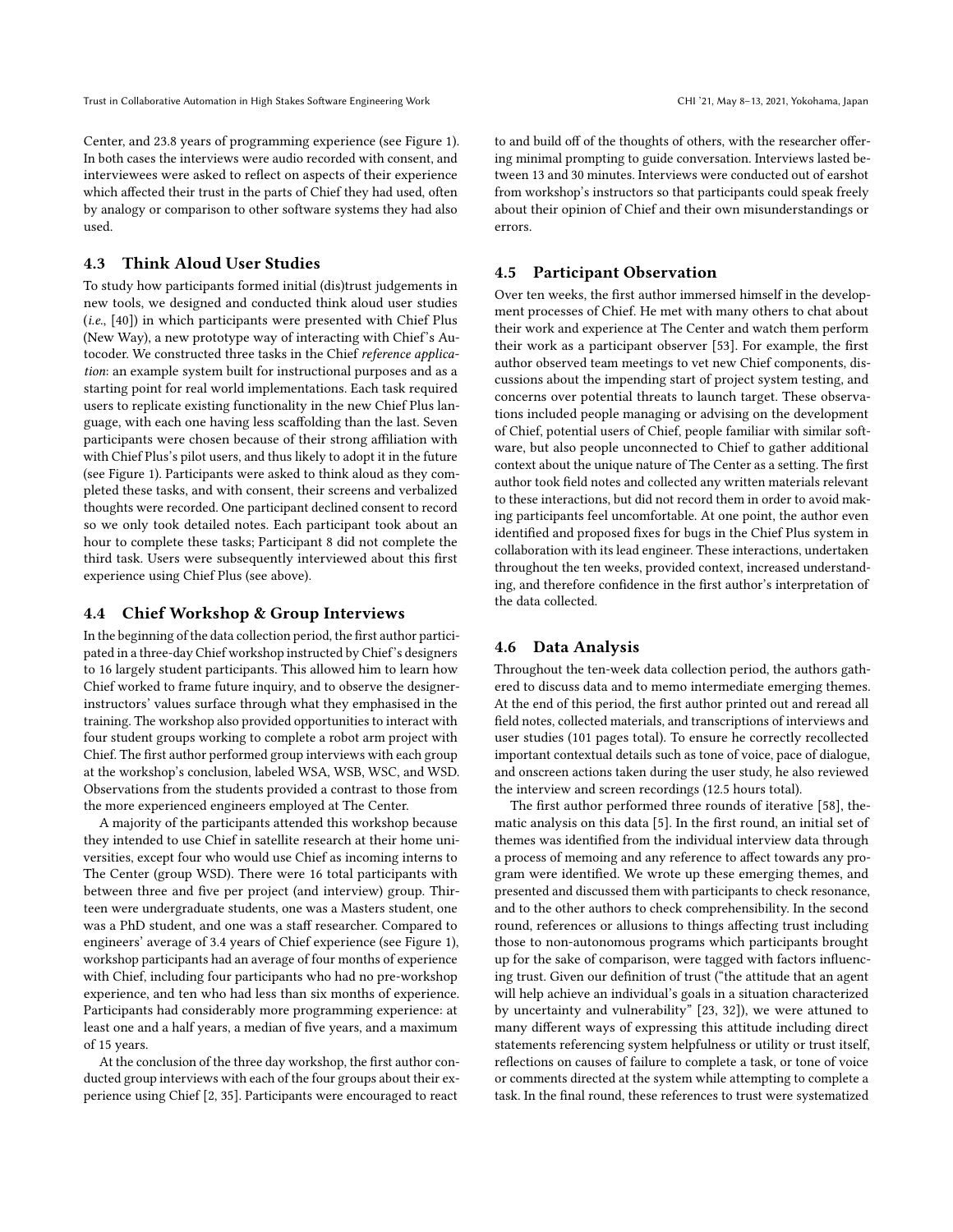into the final 16 codes (see Figure [3\)](#page-5-0), and the full dataset was coded using this scheme.

# 5 RESULTS: WHAT FACTORS MEDIATE TRUST IN CHIEF?

Our analysis revealed that four major factors influenced system trust. These factors and their components are shown in Figure [3.](#page-5-0) We find two major organizational trust factors (Social Context, Process Based), and two major categories of factors related to the developer's experience of system itself (Transparency, Usability).

<span id="page-5-0"></span>

Figure 3: Factors influencing software engineer's trust in Chief with positive possible influence marked "+", negative influence with "–".

## 5.1 Transparency

We observed that trust in Chief was influenced by an engineer's ability to understand Chief and its inner workings.

<span id="page-5-1"></span>5.1.1 Feedback and Visible Internals. Many participants were not content to trust Chief without first inspecting its internal workings, and satisfying themselves that it worked correctly. For example, one participant stated that Chief made it more work to check that the system he produced with it worked correctly: "If you develop the system without Chief, it would have been simpler to do. Chief is a large structure, and to [use it] you have to understand how your code works and how Chief works" (P12). Another participant described how they had to wade through opaque code to get clarity: "The context in which a port is called in is confusing. I only understood by reading the autogenerated code to understand what is happening" (P4). Another participant stated that his lack of knowledge of Chief's construction prohibited him understanding possible implications for him using it: these quotes show Chief's autocoder did not exclusively simplify development by automating the previously handwritten code because the engineers were not content to trust this autogenerated code they had no experience with, without manually verifying that

it was correct, thus adding an additional (and often time-intensive, as participants note that this autogenerated code is often complex, see also Section [5.2.3\)](#page-7-0) step to build trust in the resulting system. Another participant provided a contrasting example, stating that he trusted open source tools more than Microsoft tools, because the former do not provide "visibility into the source code", underscoring that understanding the internal operation by inspecting source code is crucial to trust in our context. On the other hand, some participants trusted their understanding of the inner workings of Chief's Autocoder enough to modify it, for example, Participant 3 modified Chief's autocoding system. We observe that engineers in our context see an understanding the internal workings of the tools they use, and the output these tools generate, as a precondition to trusting these tools.

We observed that frequent, descriptive feedback from Chief had a positive effect on participant trust because it was commonly how participants expected to probe Chief to learn about its internal workings, and build trust that they had used it correctly. We observed that Chief users wanted to not only trust Chief, but also their ability to use it, in order to trust the code they generated together. We observed that engineers expected feedback from Chief Plus even if only to confirm that no errors occurred, as shown by one engineer attempting to see if the code he had just written was correct by compiling it: "Usually for things like this I'll ask Google. But you can also ask the compiler, haha! Which I'll do now [compiles their code] Okay what happened? Did it work? No return from the compiler!" (P11). This was echoed by Participant 14, who further explained that the lack of feedback during compilation made it hard to know if progress was being made. This shows that feedback, even when no errors occur, is a crucial way that participants build an understanding of, and learn to trust, Chief's inner workings. Workshop students also wanted feedback to build trust in their ability to correctly use Chief: three of the four workshop groups found Chief's error messages not clear enough to find and fix errors they made, for example: "[The XML compiler] doesn't even tell you what is exactly wrong. [...] You just change random things and if it works its just works" (WSB). The perceived poor feedback and requisite "guess and check", "trial and error" methods (quoted from WSB) added additional steps for work workshop students to build their trust in Chief over time, because workshop students observed that "random"(WSB) things fixed these issues, stopping them from learning what had solved the issue and consequently slowing their trust of the result of their iterative collaboration with Chief. In contrast, we observe that the more experienced engineers found the error messages they encountered in the user study to be generally helpful in pinpointing problems, suggesting that the link between feedback and trust is at least in part a function of experience (see [5.1.4\)](#page-6-0).

5.1.2 Documentation & Training. Relevant documentation, and training which left space to have questions answered and provided the rationale behind the instructor's directions, helped participants develop trust in Chief. We observed that in the inspection process explained in Section [5.1.1,](#page-5-1) participants often had questions, and if they were easily answerable from documentation, we observed that this increased their trust. Reflecting on this process, one participant commented on this: "I found the Chief User Guide very helpful, but only after struggling for a while. I didn't know how to express the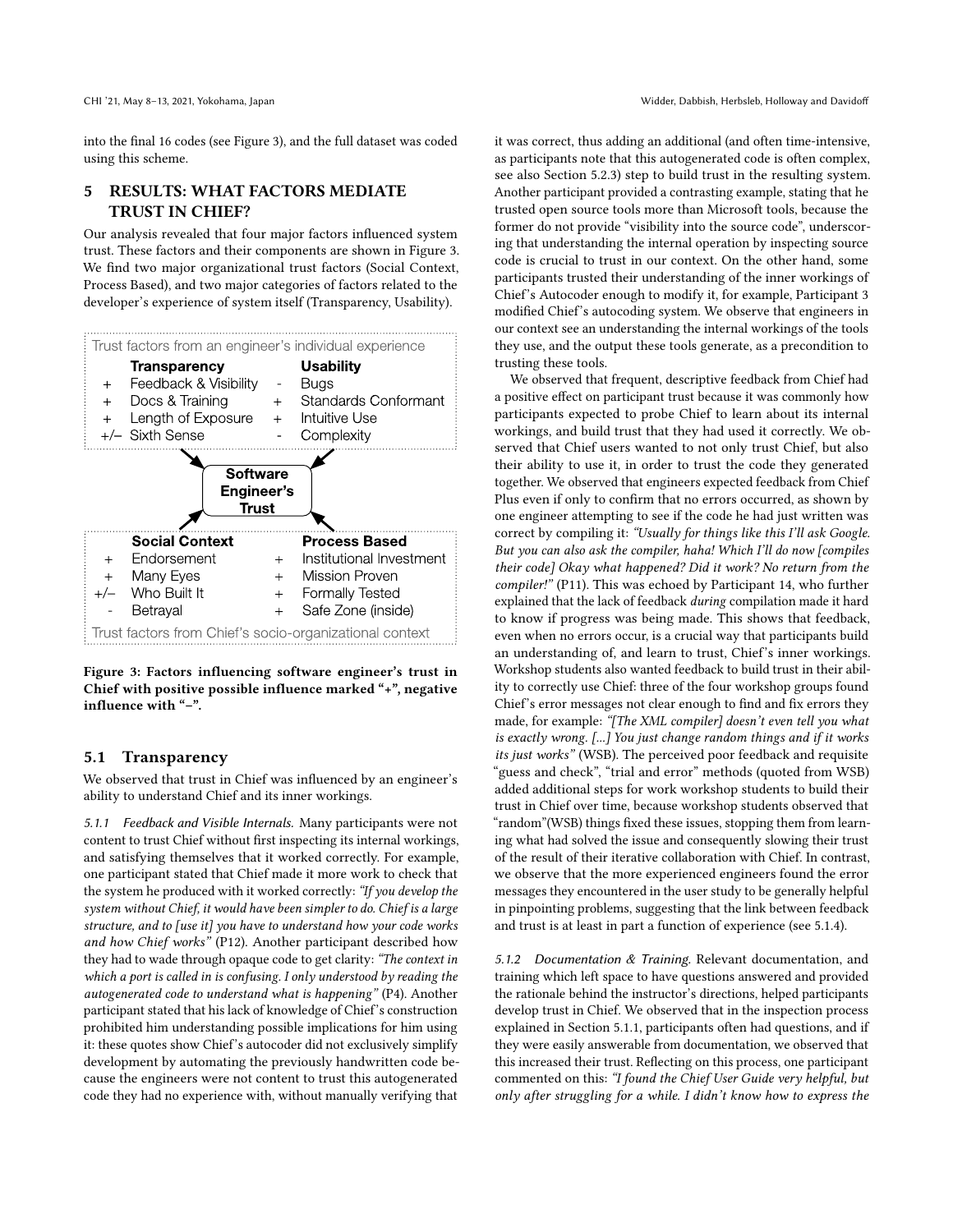questions I had in Chief language or how to effectively [...] search the documentation" (P3). Workshop participants said that in absence of instruction, checklist style documentation would be necessary: "The process of [adding] components [...] was something that wasn't as obvious before [instructors P10 and P15] walked through how you do that. When you don't have that, and when stuff doesn't work, you need a checklist of things to go through" (WSC). Another group described the build process for Chief projects as difficult without a checklist style "cheat sheet" documentation: "The process without the Chief cheat sheet thing, I don't know how to explain it except 'convoluted'. Having to go into mod.mk , change that, [...] then change the makefile, then do make, then do ai.something or other, then get a bunch of other files [...] then change something" (WSA). This quote shows that the presence of documentation can make up for trust lost due to other negative qualities of a system.

Some workshop participants stated that knowing the rationale behind an instructor's direction would help them build trust in how they were told to use Chief: "If we had gone through that makefile and said like 'so this is how its working' that would help us understand the process of development so much better. Say like 'make gen make, that's doing this', I feel like to some extent when we're doing development we don't know entirely whats going on with one of those commands, which makes it a little bit harder to look for bugs, to know what might have gone wrong" (WSB). Similarly, a different member of this group stated that being given a bigger picture view of Chief from the outset would help them learn how to connect smaller pieces: "Something that would have been helpful for me at least was at the beginning if [the instructors explained] how [components] played into the larger demo, but parts of the demo were revealed over time and we'd have to figure out how to connect them to each other. It didn't feel like I saw the big picture until late last night, and that was us on our own" (WSB). Finally, some workshop participants did not interrupt their instructors to ask questions for fear of upsetting a packed schedule: "There were way too many technical terms that we didn't understand [the instructors] just breezed over it until you ask about it specifically. A lot of people don't feel comfortable enough to ask to go in depth, especially because we were on a time crunch" (WSB).

5.1.3 Sixth Sense. Participants appear to acquire a difficult-toarticulate "sixth sense" of which parts of Chief are trustworthy or not, built up over time working on similar problems in similar contexts: "You kind of need to just know which components are rock solid and which ones you have to test and stuff" (P10). One specific example was a technical decision about queue depths, the number of messages that a Chief component will support before ignoring further messages, where participants described using their sixth sense to find bugs resulting from a poorly chosen depth: another participant did not like having to rely on their sixth sense, and suggested that some guidance on queue depths could be provided: "When debugging this, many ports have queue lengths. But what is the optimal queue length? Lots of trial and error. Perhaps there's room for [an official] way to tune queue lengths" (P4). We note that sixth sense may itself be a consequence of experience (see Sec [5.1.4\)](#page-6-0).

<span id="page-6-0"></span>5.1.4 Long Exposure. Participants often cited the length of time they had had to use, inspect, and evaluate Chief as a reason they trusted the system. Less experienced workshop students suggested that they might be able to use Chief more confidently with longer use. Participants often offered the the length of time they had been using Chief as their first justification for why they trusted it: "[Do you trust Chief?] Yeah, I've been using it for the past 2 years now" (P1). This quote shows how two participants explained that in using Chief more has increased their confidence using it, one saying: "[Do you trust Chief?] Yes, I've used it a lot. The amount of experience I've had with the tool has allowed me to be more confident in what it does" (P7). The tone of voice in which such responses were given was indicative as well. The matter of fact tone participants used to relay the amount of experience they had had with Chief suggested their trust should be obvious as a result of this experience, thereby implying that if there were issues which should affect their trust in Chief, they would have discovered them by now.

Workshop participants felt that more experience would help them debug Chief in spite of its poor feedback (see also [5.1.1\)](#page-5-1): "This [error message] language is geared towards someone who is basically using it every day. Like, this, the debugging especially, unless you have experience you really don't know what is going on. [...] If you don't have experience with it, there's not really any way you can actually know which random switch you have to make to make it work" (WSB) This quote illustrates the converse: less experienced workshop students, who have not had experience deciphering error messages, trust their use of Chief less.

#### 5.2 Usability

We also observed than an engineer's ability to easily use Chief was associated with trust in the system.

5.2.1 Standards Conforming. Parts of Chief which conform to externally or internally codified or conventional standards were trusted more, and that participants frequently compared Chief to other systems to point out cases where Chief behaved differently than the expected "standard". One particular example participants mentioned frequently was the way that Chief implements serialization, the method by which a system converts an object into a stream of bytes to store the object or transmit it: "[What was hard when learning to use Chief?] Probably trying to get my head around [it's] s concept of serialization. When you say serialization I think of JSON and whatnot. That's not what serialization is in Chief" (P9), showing that Chief's serialization does not align with their expectation based on the common JSON format. Another participant specifically mentioned that the implementation of serialization appears to also be internally inconsistent, i.e., implemented differently in different parts of Chief: "One of the most difficult things about Chief, not for me but for users in general is the Serialize infrastructure. The consistency was switched up, and the Serialization stuff was difficult to grasp" (P8), whereas another notes that a function in the serialization infrastructure contains a "code smell" (i.e., a pattern in source code of considered to pose maintainability issues [\[42\]](#page-12-26)) by having a Boolean parameter: "[Does Chief react in the way you'd expect?] Well I guess there's some aspects of the framework that are a little strange and hard to use. One example that comes to mind is there's some serialization function that has a Boolean argument" (P11).

Another example of a deviation from standards in the Chief system is the way it handles buffers: "Buffer manager is a piece of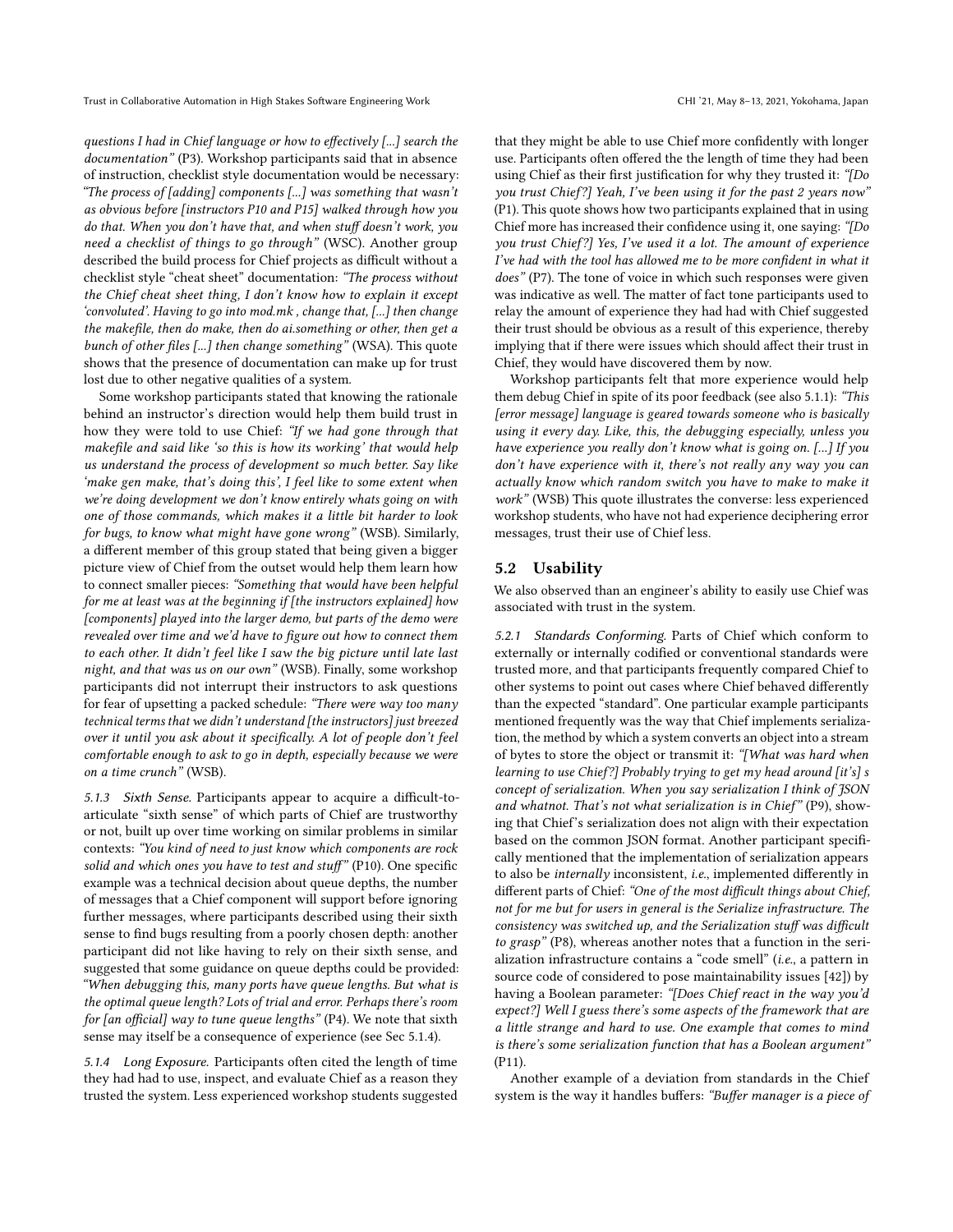code saying 'give me a buffer', but if you return them out of order it will crash. No one who understands how a buffer manager should work would expect it to behave this way. Once you understand it's a stack based buffer manger, that requires inverse order return. Once you understand this caveat, fine. No one understands this caveat" (P10). Other participants spoke about how using two different shell versions within Chief is very confusing, and that there should be a consistent standard throughout: "[Chief Plus's build system] is written in C Shell, which is an abomination. So if C Shell is gonna creep back in, we're gonna have this dual shell mode [another shell is already used in other parts of Chief] which is gonna confuse me. We should have consistency" (P10)

Other participants desired more clear standards to build trust in their use of Chief, one engineer saying: "I don't know where the [Chief Plus] format is documented. For instance, XML has a required format" (P14). Similarly, a workshop student spoke about an "unclear line" between making a component "active" or "passive", but which was presented by instructors as a choice with clearly defined determinants: "I had to ask [about] the reasons it was supposed to be active and passive. The servos should be active because the command dispatcher was connected to it. But from the maps that we were understanding, it could have been passive. Having that line be unclear kind of confused me in some aspects, because it can be passive in what you're doing, but because this could also happen, and because this is also happening, you should make it active" (WSB). In summary, participants trusted parts of Chief which behaved in accordance with codified or conventional standards more.

<span id="page-7-1"></span>5.2.2 Bugs. While systems which have many bugs may obviously be trusted less than those with fewer, we observed an important nuance: participants hated it when bugs surprise them, so they hate "unknown bugs" much more than "known bugs". Reflecting on the new Chief Plus prototype, one participant describes unknown bugs as "bear traps": "Before I use [Chief Plus], I want to see it become more mature. The rumors are there are a lot of bear traps to tiptoe around, similar to as in MagicDraw" (P15), and another made reference to Donald Rumsfeld's "unknown unknowns": "I do worry that that the core Chief components have not been unit tested to a large degree. Some unknown unknowns" (P14). Another said he trusts Chief because of the absence of unknown bugs: "I trust the Chief Autocoder. I've been using it for 3 years, and in my experience I rarely discovered a bug or issue" (P7). In the user study, one participant discovered an unknown bug while reading Chief Plus's source code: "Oh look! There's a comment here: 'This line fails for no apparent reason.' What?! [laughs exasperatedly]" (P10). Bugs still exist in Chief, but participants seemed reassured when they knew where the bugs were: "Yes, I trust Chief because [...] I have a good understanding of its deficiencies" (P8). Another trusted Chief, despite the presence of bugs: "[Do you trust Chief?] I mean, I think mostly. Although [...] there's still bugs in it" (P11). In summary: the presence or suspected presence of unknown bugs has a negative impact on trust, but the presence of known bugs need not.

<span id="page-7-0"></span>5.2.3 Complexity. Highly complex Chief systems were trusted less. Three participants criticised the complexity of MagicDraw, one saying: "It seemed complicated to connect components to the topology using MagicDraw. I don't think I could have hooked that up myself, if that was a requirement. Seemed to have lots of human procedural

steps you have to know to hook up things in MagicDraw" (P5). Another participant complained that frequently used functionality in MagicDraw is buried seven menus deep. Another participant described how he'd be more likely to trust a small system which does fewer things well rather than an ambitious but complex system: "The development of tools like Microsoft Word is focused on adding more and more features, and making it more and more cumbersome and hard to use, and not making sure that the basic features work. I want the basics to be simple and fast and reliable and easy to use. I don't want multiple conflicting ways to do the same thing" (P11).

In the Chief context, another participant invited a simplification of the code which results from the Autocoder: "To keep things simple and fast is important. The autocoded code was way longer than it [should be] in my experience as a realtime software developer, and not the most efficient. The complexity of the stuff that is autocoded [is bad], you write functions that get magically called from autocoded things" (P12).

Complexity resulting from frequent context switches caused workshop participants to be concerned they may make a mistake, affecting their trust in their own ability to use Chief: "The number of steps you have to go through to make even like the simplest component, is pretty extreme. You have to touch six different files, and each one is in its own directory almost. [...] That's just a lot of tabs we have to keep on switching through" (WSB). Another group agreed, suggesting this may cause mistakes: "Having a lot of moving parts, that adds to the potential of having bugs during that setup process. It makes it more likely that when you're doing all these different operations that you'll make a mistake somewhere, or have a directory that's incorrect or something, or forget a piece" (WSC), whereas workshop group B explained how they similarly made mistakes this way: "if you end up in the wrong directory, you mess something up. And have to redo a lot of things" (WSB).

<span id="page-7-2"></span>5.2.4 Intuitive Use. Chief systems which could be used intuitively were more trusted. User study participants appeared to have a sense of "the way it should work" when completing the tasks using Chief Plus, which they were using for the first time: "Despite my lack of knowledge about Chief Plus, for me it was intuitive" (P14). Users explained that they trusted systems which react in a way that aligns with their expectations, which they derive from their past experience: "If you understand what you're doing, GCC will do what you expect. If you tell it to do something, it'll do what you say, I rarely worry about it doing something unexpectedly" (P10). Other participants described "rituals", undocumented capabilities that departed from their mental models to achieve the desired functionality out of a system: "The hardest part was teaching [interns] MagicDraw, like the procedure for when you change the component interface, you have to rebuild it in this way, do a clean, and rebuild everything. If you want to compile with the kernel and such. The most difficult part was the rituals you had to do with MagicDraw" (P16), whereas others pointed out the amount of repetition required to do simple tasks: "[There was] lots of repetition. Lots of generic ports that usually go to the same place. It took a long time to add maybe 12-15 components. The ports that I really cared about didn't take very long to set up, but adding all the commanding and logging and telemetry ports took forever. It's slow to do things in MagicDraw. There's just a lot of repetitive motion" (P4). One workshop group said how buffer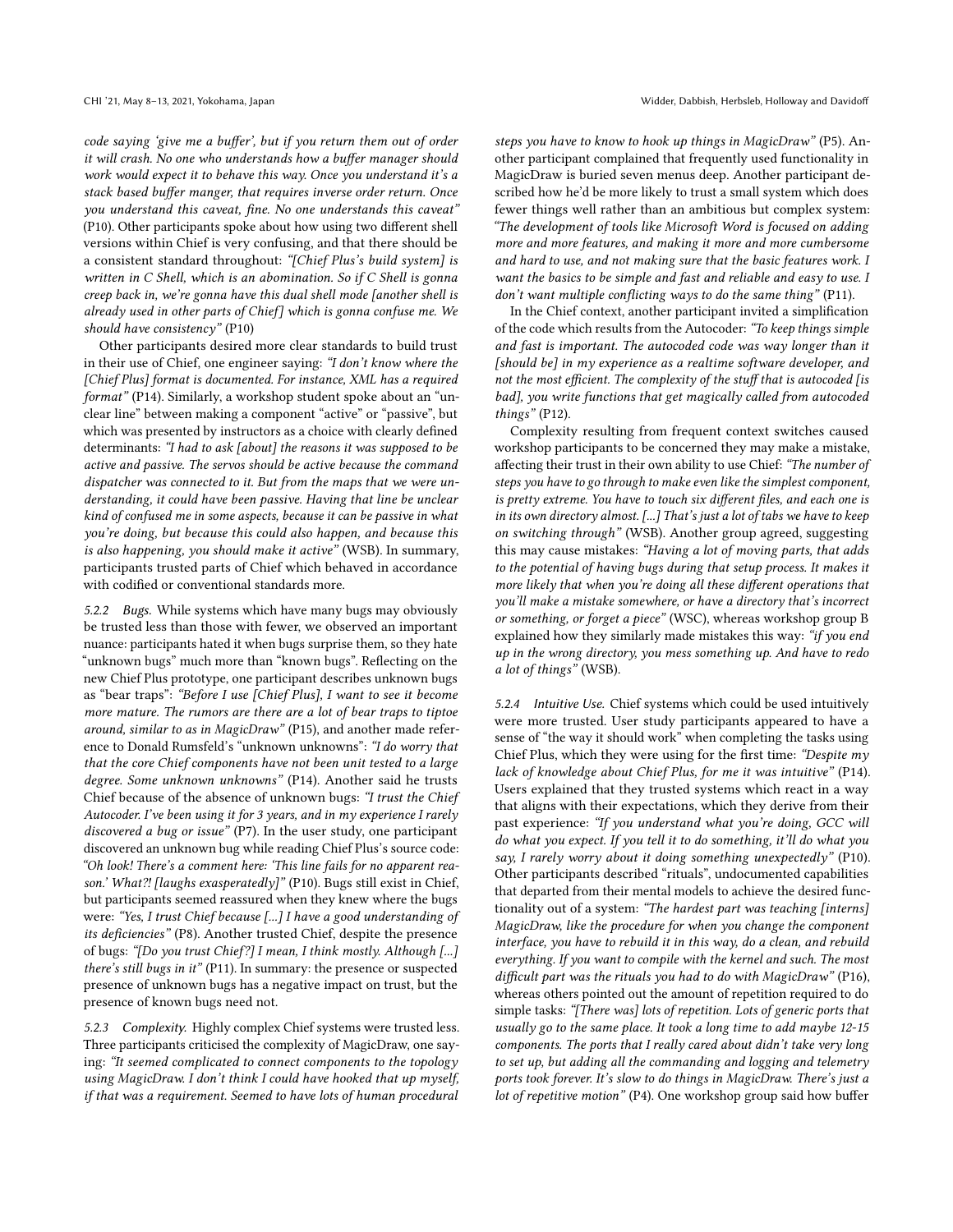delays are set doesn't align with "tradition", only discovering how after consulting a manual: "I would traditionally just use a buffer to build a message and just send it. My first instinct would be to define one in the function, then send it. But you're supposed to define a single buffer as a member and do various construction things to it. [...] I don't know how I would have learned that that was there, other than reading a reference manual" (WSA).

## 5.3 Social Context

We observed trust in Chief was also dependent on other people's interaction with Chief, including team members, other users, or downstream users of an engineer's code.

<span id="page-8-0"></span>5.3.1 Many Eyes. Systems and parts of Chief which had more users, and thus "more eyes" checking them, were trusted more. Participants presumed that having many users meant that many eyes have checked the code or system, and report or help fix those bugs, shown in: "I trust the bigger well established packages that lots of people use more. You have millions of users acting as testers. The more eyes the more I'd trust it to be solid." (P15), and "When a lot of people are banging on it, they [bugs] get discovered and fixed" (P11). They also believed the reverse to be true: "I get the opinion that [software tool] doesn't have enough eyes on it to be trusted. [However, another tool] works because it has a thousand eyes on it" (P10) This was often spoken about in a way similar to "social proof", as shown by: "If other people have used it and not run into big problems, then I'd trust it more" (P6), "[I trust this tool because of] how widely its used" (P1), and "I trust the GCC compiler. Its had thousands and thousands of users successfully using it" (P8), and they also mentioned open source software specifically as a common case of the "many eyes" indicator of trust, as shown in: "Its open source. So you have multiple people who know compilers looking at the code. So if there's bugs, they'll usually put a patch in quickly" (P14) and "Having [this tool] on GitHub and having the community be active and report their issues, is the reason why I trust it"  $( P7)$ .

5.3.2 Who Built It? The person or organization that built the code or system in question was an important factor in participants' perceptions of its trustworthiness. These perceptions often reflected participants' past experience with systems built by that author, or their personal experience interacting with the individual or team who built it.

Chief, because it was built at The Center by some of our own participants, was often trusted because of the participant's close relationship with those developing it: "[Do you trust Chief?] I guess I do, because I work with very smart people who work on it" (P14), and another had even helped develop Chief themselves: "[Do you trust Chief?] I also wrote a lot of it, my own input into it, I know how its structured, and I have experience writing [control] code and I know we have good developers writing it" (P15). However, not everyone felt this way, with one participant distrusting Chief's Autocoder specifically because it was built at The Center: "I don't trust our in house tools. I don't trust the Chief Autocoder" (P8)

In contrast, our participants especially distrusted tools built by Microsoft: "In general, I am less trusting of Microsoft tools" (P14), and: "[What tool don't you trust as much?] Like, uh, any Microsoft tool. Like, Word" (P11). Parts of Chief are developed through a collaboration

with a university as a final project for Masters of Software Engineering students, a fact mentioned with skepticism (?) by one of our participants: "Chief Plus is developed by [colleague's name] and a sea of Masters students at [university]" (P10). While participants spoke about the benefit of open source software having "many eyes" on it in Section [5.3.1,](#page-8-0) another participant spoke about a potential downside of not knowing the authors personally: "Its open source, sometimes I think would someone put something bad in it? But, in general, yes I trust GCC [a compiler]" (P14). In summary, participants used their knowledge of software's authorship to inform their trust judgements about it.

5.3.3 Betrayal. Systems which introduced errors in an easy to miss manner, likely to be caught by others (rather than the original engineer) were trusted less. Because of the high stakes, one shot, nature of the work The Center performs, the tools and systems used often had the potential to damage our participants reputation, thereby betraying their trust. For example, incorrectly interacting with Chief's Autocoder using MagicDraw could result in errors which were easy to miss, and only likely to be caught by someone else, but easily traceable to the original developer. MagicDraw appeared to modify files when it shouldn't, in a way that violated our participant's trust that it would not modify files autonomously without user input: "I open up my MagicDraw doc, but I don't save it, yet GitHub reports the file has changed. And so in the background, MagicDraw is saving stuff without telling you" (P7).

The Chief Plus Autocoder does not have a "spellchecker", thus propagated typos an engineer makes to places in the system which might not be caught by that engineer, thus putting the engineer's reputation at risk: "Wait, I'm confused... Oh god! So if I miss type something, the compiler just converts this directly into  $m\gamma$  XML! I miss typed the word and it just jammed it into XML with no errors! It should check! Someone needs to modify the compiler, so that it can catch misspellings. Because the error will pop up in code you didn't write!" (P10). Similarly, another participant spoke about how MagicDraw propagates engineer's errors in a way that will only be caught late in the development process, thus exposing their errors to others and putting their reputation at risk: "If you do something wrong in MagicDraw's GUI, it generates a topology or a module XML which is also slightly wrong. That wouldn't be found until we actually try to run the software on the testbed for testing" (P16).

5.3.4 Endorsement. Tools and systems which had been used or verbally endorsed by engineer's team members were trusted more, possibly due to social proof [\[10\]](#page-11-20): "[Do you trust Chief?] Yes, I know other people are using it. Talking about it with my group, everyone's using it, the community itself really helps" (P7). Participant 7 explained that when he was new to Chief, his peers helped him learn to use Chief, but also to trust Chief. This is an instance of "social proof", a psychological phenomenon where people use the behavior of others a cue for the appropriate way to behave in a situation [\[10\]](#page-11-20). Another participant provided an example of a negative endorsement of the prototype Chief Plus's "bear traps" conveyed through both formal meetings and less formal rumors: "The rumors are that there are a lot of bear traps [in Chief Plus] to tiptoe around. [...] Sitting in meetings, I got the impression it was fragile, and that there were issues that had to be sorted out" (P15). We note that social Endorsement, or lack thereof, was also used to communicate other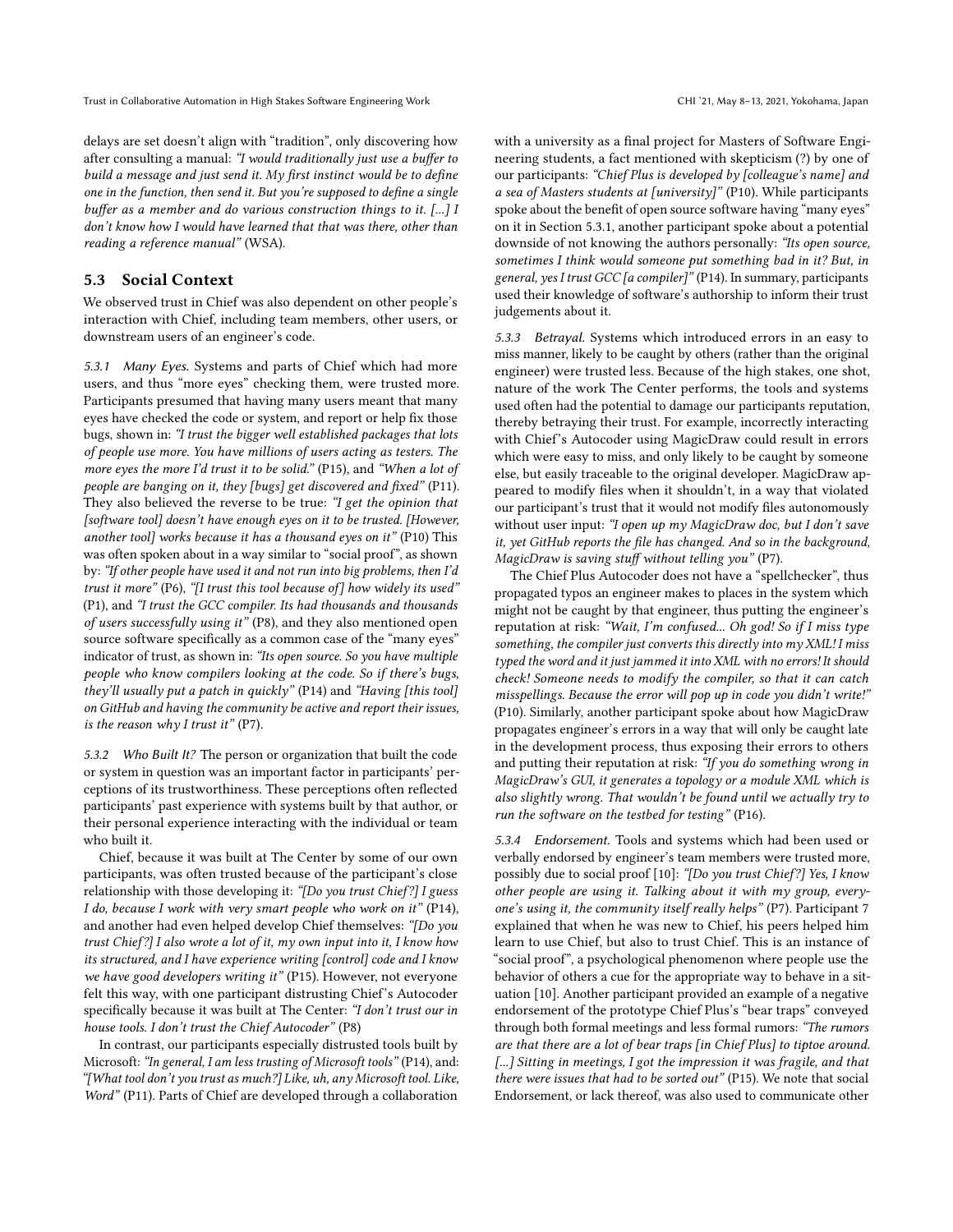factors that can also be discovered individually such as Bugs (see Sec [5.2.2\)](#page-7-1).

#### 5.4 Process Based

Trust was also given to a system through a formal trust-granting process or routine that was part of The Center's style of work. We refer to this as process based trust.

5.4.1 Formally Tested. Systems that were tested more thoroughly were more trusted. Participants reported knowing some parts of Chief needed further testing before they could be fully trusted: "[Do you trust Chief?] I mean, I think mostly? Although parts of it could be better tested. [...] But large parts of it are thoroughly tested. There are just some classes of bugs that just sit there until testing happens" (P11). Another participant reported that insufficient testing is completely disqualifying from a trust perspective: "I don't trust Chief's Autocoder. It hasn't been tested as much as a real tool. We tend to discount testing and such here" (P8).

<span id="page-9-1"></span>5.4.2 Mission Proven. Systems which had served successfully on a space mission (dubbed "Mission Proven") were also more trusted. This Mission Proven status carried revered importance for both hardware and software components and systems in The Center. Participants informally kept track of what components and systems were Mission Proven. They reported trusting Chief more because Chief's auto-generated code had been Mission Proven on a previous satellite. This status is so important that it is one of the first characteristics mentioned in materials promoting Chief.

When asked why participants trust Chief, participants often gave the fact it was Mission Proven in a tone of voice that suggested it was the only justification for their trust that was needed: "Yes, we've successfully [used] Chief on several spacecraft" (P10) as one example, and: "[Do you trust Chief?] Yes, I guess I do. Its flying on [satellite name]" (P14) as another. Another participant described this Mission Proven status in a genealogical sense: "[Do you trust Chief?] Mostly yes ... because it has heritage, we've used it successfully [in previous missions]" (P11), and other employees of The Center would talk about processes and tools which are still used today after successful use on many past missions.

<span id="page-9-0"></span>5.4.3 Safe Zone. When components of systems were admitted into a conventionally understood "safe zone", they were trusted much more than those which are not. Some components are considered generic and well tested enough to be considered "core" and maintained by Chief's creators themselves and are generally trusted more, others are contributed by other teams who have used Chief in the past and trusted less. Participants reported trusting components inside the safe zone, and viewing other components as suspect: "So Chief is two things: its a standard library and a framework. The framework is rock solid, its been tried and testing. The standard library I look at with skepticism except for core components. Some of the other components, I don't trust to be reliable [control] software" (P10). Another participant on the team responsible for Chief's development explained how his team has absorbed components from other teams into this safe zone: "We've inherited components in other projects, and reused them, and they have heritage" (P7). Another member of Chief's development team mentioned that components inside the safe zone are more rigorously tested: "[Do you trust Chief?] I mean,

I think mostly. Although parts of it could be better tested, but large parts of it are thoroughly tested" (P11).

5.4.4 Institutional Investment. The fact that The Center chose to invest in Chief was a signal to engineers that it could be trusted. The Center made investment decisions with a great deal of care and study, because missions were often expensive and risky. Participants saw funds invested in Chief as a form of official anointment and strong indicator of trust. "Do you trust Chief? Yeah, It's trusted to run a 40 million dollar experimental [mission]" (P15). Participants recognized both the dollar figure of this trust ("40 million"), and the fact that this trust is potentially risky ("experimental"). However, another participant, said of the Chief Plus system: "Here's the problem at [The Center], we don't have much to invest in these kind of technologies" (P8), perhaps showing that he doesn't think the prototype Chief Plus system has yet been invested in enough by The Center to merit his trust just yet.

#### 6 DISCUSSION AND IMPLICATIONS

Our study has possible implications for further research on trust in collaborative and creative autonomous systems, for software engineering tool designers seeking to build tools their users trust, and for organizations wanting to enable their members to appropriately calibrate their trust in the tools they use.

# 6.1 Implications for Research on Trust in Automated Tools: Trusting the Collaboration, (not the System)

We observed engineers use Chief iteratively, re-running Chief, tuning their input to iteratively refine output as they attempt to implement new ideas, change goals, or fix bugs. It is in this context that we believe Chief is best viewed as a collaborator, and consequently, that trust is best thought of as something the operator places in the human-automated system collaboration, which includes themselves, rather than trust being something an operator places in Chief. We believe this conception of trust fits our context: the software for one space mission at The Center can take a decade to develop, launch, and maintain. We heard of decade long missions having software mishaps repaired using some of the same tools they were built with, so it is within this context that we believe engineers instead assess their trust in their ability to work with Chief, regardless of how goals may develop in the future, rather than their trust in Chief to successfully complete a particular, preordained goal. We believe that this conception of trust also fits our data: for example, our participants often offer explanations relating to their own ability to work with Chief as primary factors influencing their trust, such as the length of time they've been working with Chief, the extent to which the way they want to use Chief aligns with their expectations and their ability to understand Chief and its output. We believe this framing of collaborative trust can be used to consider more influences on trust in future studies of creative, operator-autonomous system collaborations as they become increasingly powerful and common as autonomous systems proliferate knowledge work contexts. For example, Siedel et al.'s recent line of work investigates how game designers used autonomous tools to help design a virtual world, and how such tools enabled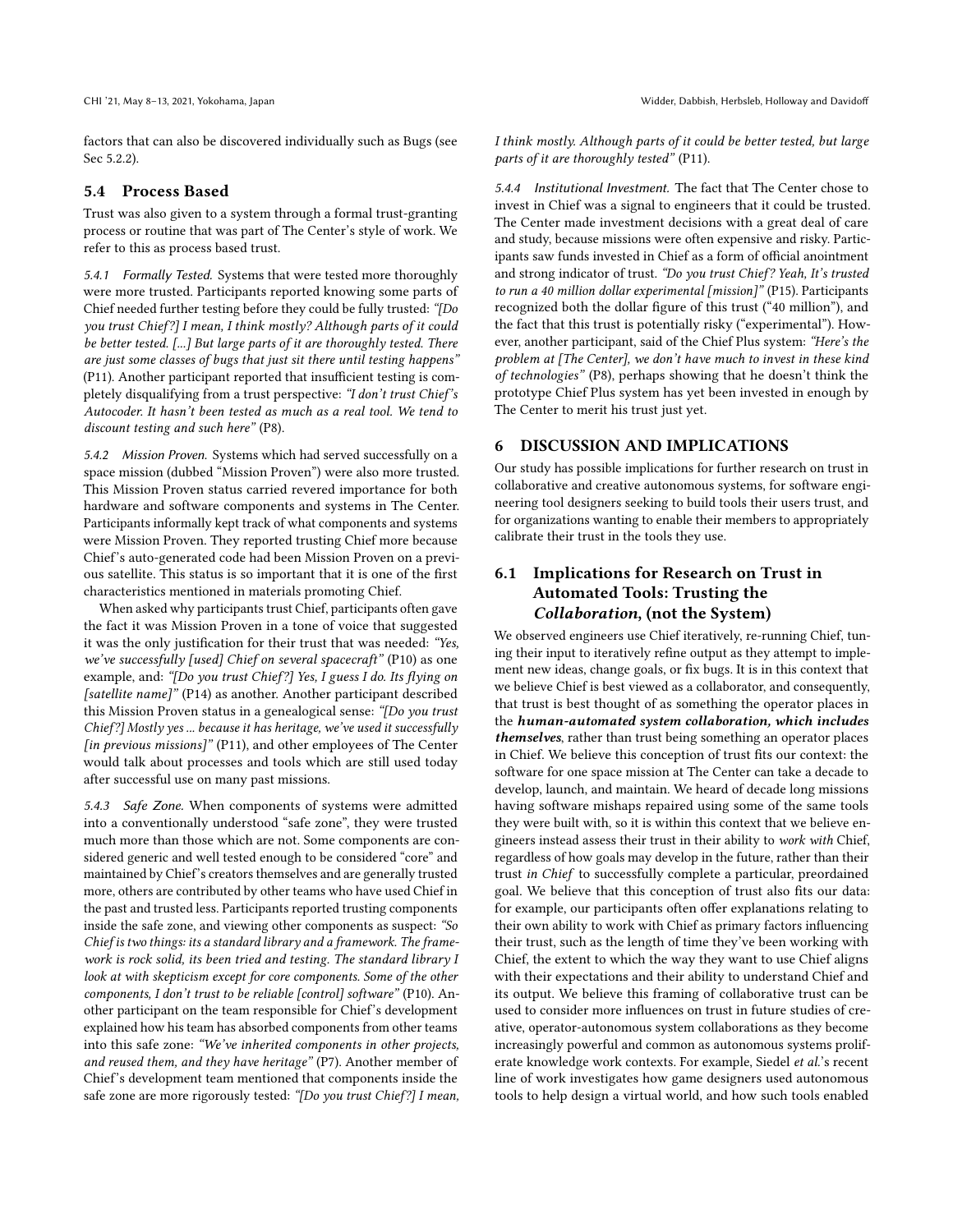designers to create more complex games, emphasizing benefits of repeated iteration and creativity these tools can enable [\[49](#page-12-27)[–51\]](#page-12-28). As autonomous systems support more open ended goals, trust will increasingly depend on collaboration between the operator and the system, which necessarily must be studied in context. Our proposed framing contrasts with the papers reviewed in Hoff and Bashir, which position the human operator as having a narrowly scoped and known goal for their use of automation, with clearly defined criteria for when and whether this goal has been achieved. For example, combat identification aids, which help weapons operators identify enemy targets, were the most commonly studied system used in their review, are systems with a clearly defined goal, and results can clearly be decided as either success or failure.

Separately, our study corroborates many experimental results used in Hoff and Bashir's model of trust human operators place in automated systems, and our ethnographic approach allows us to situate these factors within a real life socio-organizational context, a need they recognize [\[23\]](#page-11-5). These include the length of exposure operators have to the system [\[66\]](#page-12-29), the system's reputation [\[36\]](#page-12-30), nature and quality of feedback provided by the system [\[57\]](#page-12-31), and the transparency of the system [\[17\]](#page-11-21). Contradictorily, some work (i.e., [\[20,](#page-11-22) [46\]](#page-12-32)) finds that trust in automation decreases as risk increases, but other work suggests the reverse (i.e., [\[54\]](#page-12-33)). Hoff and Bashir state that future work is needed, but propose "under high risk conditions, operators may have a tendency to reduce their reliance on complex automation", and in our high risk context we indeed find that additional complexity, both in the way one must interact with Chief and the output it generates, reduces trust.

#### 6.2 Designing Trust-Supporting Organizations

Our ethnographic method revealed how a tool's social context can influence trust. Here we discuss how future work could examine whether and how our results transfer to other organizations support the transfer of trust judgements about autonomous tools which can be trusted and those which cannot.

Our finding that endorsement (or lack thereof) influences trust in Chief suggests that mechanisms to make known who uses what tool, and what their experience was, is a way to help a tool's newcomers calibrate their trust, noting that past work has already noted that the interchange of such experiences already affect tool adoption [\[64\]](#page-12-34). Relatedly, our finding that the reputation of who built a tool can influence trust suggests that organizations developing tools for internal use may clearly identify who built what tool, and what other tools those people made. We also observed that Chief's creators view their personal reputation is tied to that of Chief, so making tool authorship visible may further incentivize the creation of good tools.

Our finding that The Center's institutional investment in Chief positively impacts trust suggests that organizations may make known to their members the approval process for adopting new tools or software. For example, we observed that The Center subjects new external tools to rigorously security vetting before allowing their use internally, and exposing the criteria use for similar vetting in other organizations may help increase members trust in the vetted tool.

Our Mission Proven result is particularly unique to context, but other High Reliability Organizations can look for similar routines and signals that trust was granted to a tool or system when it had been used in previous missions without incident, and make these apparent. However, given that HROs often defer to what has worked in the past, this may lead to the limitation that new tools can't get adopted or they have to come up with other ways to 'prove' they will work on a mission. We find that parts of Chief admitted to a "safe zone" were trusted more than experimental components which were not. This suggests a way in which organizations can split parts of software they develop or tools they use into those which are highly vetted, and those which are less, as a way to preserve ability to experiment with new things while retaining trust and high reliability.

# 6.3 Designing Trusted Software Engineering Tools

To our knowledge, this is the first study on factors which influence trust in software engineering tools. Since trust has been shown to impact software engineering tool adoption [\[38,](#page-12-12) [56\]](#page-12-13), further study can examine whether and how our results may transfer to other contexts to help software engineering tool designers evaluate and improve their tool's trustworthiness and adoption. Below, we discuss how providing visibility into their inner workings, improving training and documentation to include the why not just the how, publicly exposing known bugs, and highlighting when past experience may be out of date increased users' trust in Chief.

Our study suggests that tools with easily understood internals, for example, by open sourcing and documenting the code, may be trusted more. However, companies may be reluctant to release source code of proprietary algorithms but may risk being seen as opaque and ethically questionable as a result [\[30\]](#page-12-35), so future work can examine ways to build trust by exposing as much of the internal workings of proprietary autonomous software tools without revealing their source code. Additionally, our results suggest that aligning with existing codified standards or expected norms may help trust when such constraints prevent full transparency.

Our study suggests that training and documentation on how to use tools are not enough: to trust the tool, software engineers also expect to understand why by including the not just the rationale for what they are told to do, but also why certain design decisions were made, a result, suggesting that not only should automated systems provide explanations for their behavior to incur trust [\[17\]](#page-11-21), but that their human creators must too. We note that other research underscores the important of supporting "why" questions in debugging [\[28\]](#page-11-23), and that the structure of frameworks can support debugging [\[12\]](#page-11-24). Crucially, our results also suggest that training and documentation, when done right, can make up for trust lost elsewhere, such as through overcomplexity.

Perhaps counter intuitively, our research suggests that the presence of Bugs in software engineering tools need not always have a negative impact on trust: the surprise discovery of "unknown bugs" negatively impact users' trust, whereas a knowledge of Chief's deficiencies helped build trust. This aligns with research on interpersonal trust which shows that surprise violation of expectations by teammates adversely affected trust [\[1\]](#page-11-25). As a result, software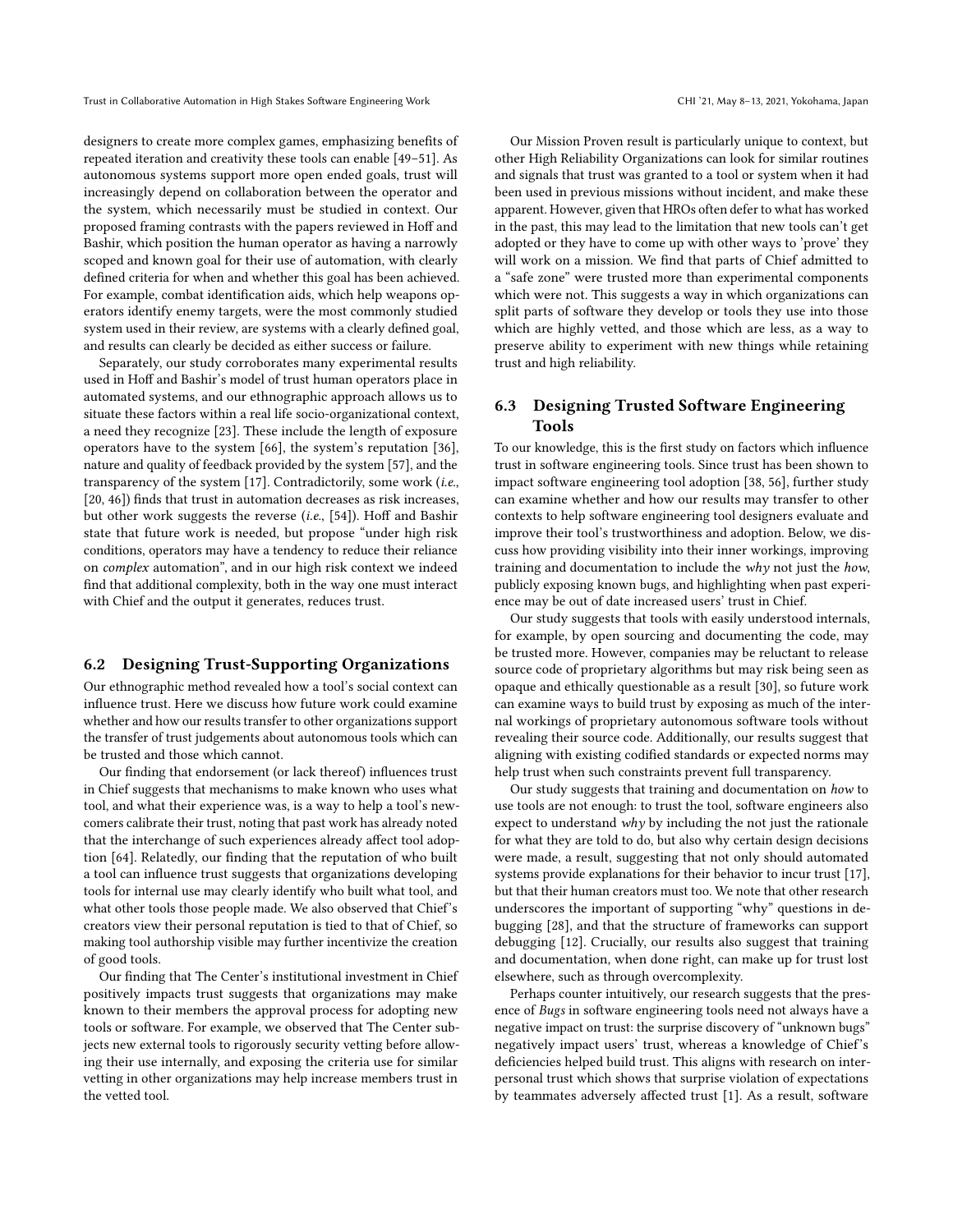engineering tool companies may consider ways to expose known bugs to their users, such as making bug tracking dashboards public, in order to build trust. We note that this is already common in open source software, many of which have public lists of known issues [\[4\]](#page-11-26). Studies on the trustworthiness of open source software in comparison to proprietary software find that reliability and functionality are the two most frequently cited factors affecting trustworthiness [\[13\]](#page-11-27), and there have even been attempts to build tools to measure the trustworthiness of open source software components [\[25\]](#page-11-28). This concurs with our observations that participants often trust open source software, which have more users to find bugs thus improving perceived reliability (see [5.3.1\)](#page-8-0) and provide visibility into the source code (see [5.1.1\)](#page-5-1).

Software tools designed for other software engineers are often less than usable [\[59\]](#page-12-36), and our study underscores the importance of making using such tools intuitive through its impact on trust. For example, our participants performed "rituals" (see [5.2.4\)](#page-7-2) to achieve desired functionality, and others found cases where they had to rely on a "Sixth Sense" to use Chief correctly. Identifying, documenting, and ultimately fixing these issues can improve tool trust.

Our research shows that trust tended to increase as users became more experienced. However, research on other frequently changing frameworks found past experience can lead users to misdiagnose errors due to previous experience, with one user stating past experience should not be trusted [\[12\]](#page-11-24). Thus, to ensure the positive trust outcomes as users become more experienced that we observe, tool designers should clearly mark when changes between tool versions require different use.

#### 7 CONCLUSION

We conducted a ten-week multi-method ethnographic study of the factors which influence users' trust as they collaborate with an autonomous tool in a high stakes context. We report how transparency, usability, social context, and process based trust factors are situated in context.

We discuss how our observations lead us to frame trust as a quality the operator places in their collaboration with the automated system, and we outline implications of this framing and other results for researchers studying trust in autonomous systems, software engineering tool designers, and organizations conducting high stakes work with these tools.

#### ACKNOWLEDGMENTS

We thank our participants and the leaders of Chief's development for enabling this study and sharing their experiences in the spirit of improving Chief. We thank our reviewers from successive submissions, our shepherd, Julie and John Widder, Pranav Khadpe, and Anastasia Sosnovskikh for their helpful feedback to improve our paper. The research was carried out by the Jet Propulsion Laboratory, California Institute of Technology, under a contract with the National Aeronautics and Space Administration (80NM0018D0004).

#### **REFERENCES**

- <span id="page-11-25"></span>[1] Ban Al-Ani, Erik Trainer, David Redmiles, and Erik Simmons. 2012. Trust and surprise in distributed teams: towards an understanding of expectations and adaptations. In Proceedings of the 4th international conference on Intercultural Collaboration. 97–106.
- <span id="page-11-18"></span>[2] Rosaline Barbour. 2008. Doing focus groups. Sage.
- <span id="page-11-7"></span>[3] Reuben Binns, Max Van Kleek, Michael Veale, Ulrik Lyngs, Jun Zhao, and Nigel Shadbolt. 2018. 'It's Reducing a Human Being to a Percentage': Perceptions of Justice in Algorithmic Decisions. In Proc. Conf. Human Factors in Computing Systems (CHI). ACM, 377.
- <span id="page-11-26"></span>[4] Tegawendé F Bissyandé, David Lo, Lingxiao Jiang, Laurent Réveillere, Jacques Klein, and Yves Le Traon. 2013. Got issues? who cares about it? a large scale investigation of issue trackers from github. In 2013 IEEE 24th international symposium on software reliability engineering (ISSRE). IEEE, 188–197.
- <span id="page-11-19"></span>Virginia Braun and Victoria Clarke. 2012. Thematic analysis. (2012).
- <span id="page-11-0"></span>Frank J. Budinsky, Marilyn A. Finnie, John M. Vlissides, and Patsy S. Yu. 1996. Automatic code generation from design patterns. IBM systems Journal 35, 2 (1996), 151–171.
- <span id="page-11-15"></span>[7] James G Casler. 2014. Revisiting NASA as a high reliability organization. Public Organization Review 14, 2 (2014), 229–244.
- <span id="page-11-4"></span>[8] Maria Christakis and Christian Bird. 2016. What developers want and need from program analysis: an empirical study. In Proc. International Conf. on Automated Software Engineering (ASE). IEEE, 332–343.
- <span id="page-11-14"></span>[9] Marlys K Christianson, Kathleen M Sutcliffe, Melissa A Miller, and Theodore J Iwashyna. 2011. Becoming a high reliability organization. Critical care 15, 6 (2011), 314.
- <span id="page-11-20"></span>[10] Robert B Cialdini. 1993. Influence: The psychology of persuasion. (1993).
- <span id="page-11-1"></span>[11] David M Cohen, Siddhartha R Dalal, Jesse Parelius, and Gardner C Patton. 1996. The combinatorial design approach to automatic test generation. IEEE software 13, 5 (1996), 83–88.
- <span id="page-11-24"></span>[12] Zack Coker, David Gray Widder, Claire Le Goues, Christopher Bogart, and Joshua Sunshine. 2019. A qualitative study on framework debugging. In 2019 IEEE International Conference on Software Maintenance and Evolution (ICSME). IEEE, 568–579.
- <span id="page-11-27"></span>[13] Vieri Del Bianco, Luigi Lavazza, Sandro Morasca, and Davide Taibi. 2011. A survey on open source software trustworthiness. IEEE software 28, 5 (2011), 67–75.
- <span id="page-11-11"></span>[14] Munjal Desai, Kristen Stubbs, Aaron Steinfeld, and Holly Yanco. 2009. Creating trustworthy robots: Lessons and inspirations from automated systems. (2009).
- <span id="page-11-13"></span>[15] Premkumar Devanbu, Thomas Zimmermann, and Christian Bird. 2016. Belief & evidence in empirical software engineering. In Proc. International Conf. on Software Engineering (ICSE). IEEE, 108–119.
- <span id="page-11-2"></span>[16] Paul M Duvall, Steve Matyas, and Andrew Glover. 2007. Continuous integration: improving software quality and reducing risk. Pearson Education.
- <span id="page-11-21"></span>[17] Mary T Dzindolet, Scott A Peterson, Regina A Pomranky, Linda G Pierce, and Hall P Beck. 2003. The role of trust in automation reliance. Human-Computer Studies 58, 6 (2003), 697–718.
- <span id="page-11-9"></span>[18] Motahhare Eslami, Sneha R Krishna Kumaran, Christian Sandvig, and Karrie Karahalios. 2018. Communicating algorithmic process in online behavioral advertising. In Proc. Conf. Human Factors in Computing Systems (CHI). ACM, 432.
- <span id="page-11-10"></span>[19] Motahhare Eslami, Kristen Vaccaro, Min Kyung Lee, Amit Elazari Bar On, Eric Gilbert, and Karrie Karahalios. 2019. User Attitudes towards Algorithmic Opacity and Transparency in Online Reviewing Platforms. In Proc. Conf. Human Factors in Computing Systems (CHI). ACM, 494.
- <span id="page-11-22"></span>[20] Neta Ezer, Arthur D Fisk, and Wendy A Rogers. 2008. Age-related differences in reliance behavior attributable to costs within a human-decision aid system. Human Factors 50, 6 (2008), 853–863.
- <span id="page-11-12"></span>[21] Peter A Hancock, Deborah R Billings, Kristin E Schaefer, Jessie YC Chen, Ewart J De Visser, and Raja Parasuraman. 2011. A meta-analysis of factors affecting trust in human-robot interaction. Human factors 53, 5 (2011), 517–527.
- <span id="page-11-16"></span>[22] Frederick Hayes-Roth. 1985. Rule-based systems. Commun. ACM 28, 9 (1985), 921–932.
- <span id="page-11-5"></span>[23] Kevin Anthony Hoff and Masooda Bashir. 2015. Trust in automation: Integrating empirical evidence on factors that influence trust. Human Factors 57, 3 (2015), 407–434.
- <span id="page-11-8"></span>[24] Kenneth Holstein, Jennifer Wortman Vaughan, Hal Daumé III, Miro Dudik, and Hanna Wallach. 2019. Improving fairness in machine learning systems: What do industry practitioners need?. In Proc. Conf. on Human Factors in Computing Systems (CHI). ACM, 600.
- <span id="page-11-28"></span>[25] Anne Immonen and Marko Palviainen. 2007. Trustworthiness evaluation and testing of open source components. In Seventh International Conference on Quality Software (QSIC 2007). IEEE, 316–321.
- <span id="page-11-3"></span>[26] Brittany Johnson, Yoonki Song, Emerson Murphy-Hill, and Robert Bowdidge. 2013. Why don't software developers use static analysis tools to find bugs?. In Proc. International Conf. on Software Engineering (ICSE). IEEE Press, 672–681.
- <span id="page-11-6"></span>[27] René F Kizilcec. 2016. How much information?: Effects of transparency on trust in an algorithmic interface. In Proc. Conf. Human Factors in Computing Systems (CHI). ACM, 2390–2395.
- <span id="page-11-23"></span>[28] Andrew J Ko and Brad A Myers. 2004. Designing the whyline: a debugging interface for asking questions about program behavior. In Proceedings of the SIGCHI conference on Human factors in computing systems. 151–158.
- <span id="page-11-17"></span>[29] Ugur Kuter and Cemal Yilmaz. 2001. Survey methods: Questionnaires and interviews. Choosing Human-Computer Interaction (HCI) Appropriate Research Methods (2001).